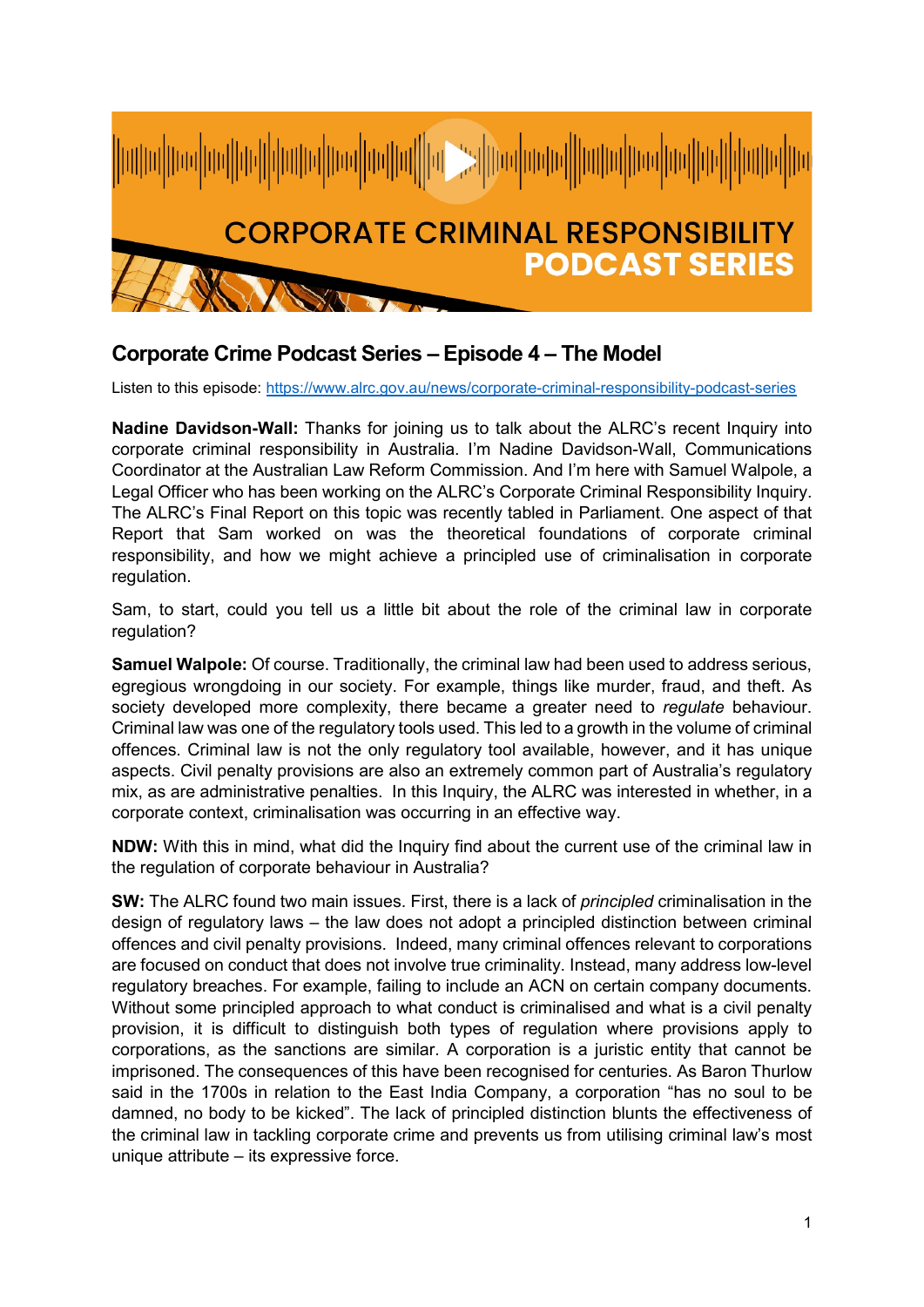Secondly – and we see this also in the findings of the Financial Services Royal Commission – there is a degree of complexity, duplication and particularisation in the current law that makes it difficult to see the forest for the trees. This imposes a significant regulatory burden but also obscures the intent of the law.

**NDW:** Can you explain what ALRC has recommended to address these shortcomings in legislative design?

**SW:** The ALRC has recommended a new "model" for the legislative design of corporate regulatory provisions that will achieve a *principled* approach to criminalisation in this context. We recommended that civil regulation should be recognised as the primary form of corporate regulation. This reflects the reality of enforcement practice but not the content of our legislation. We then recommended that a criminal offence applicable to a corporation should be created only where there was an additional need for the *expressive force* of the criminal law in relation to the misconduct proscribed by the particular provision. We have set out evaluative guidance principles for legislators, based upon fundamental features of the criminal law, to assist in determining whether criminalisation is appropriate. These principles provide that a criminal offence applicable to a corporation should only be enacted where:

- denunciation and condemnation of the conduct constituting the offence would be appropriate;
- imposition of the stigma that should attach to criminal offending would be appropriate;
- deterrent characteristics of a civil penalty would be insufficient;
- the level of potential harm that may occur as a consequence of the conduct justifies criminalisation; or
- it is otherwise in the public interest to prosecute the corporation *itself* for the conduct.

**NDW:** At the moment, in many circumstances, the same conduct may be captured by both a criminal offence and a civil penalty provision, under what is sometimes called "dual-track" regulation. Does the ALRC's model recommend changing this?

**SW:** Under the ALRC's model, we envisage a reduction in the number of criminal offences applicable to corporations, with the criminal offences that remain recognising the expressive power of the criminal law to denounce particularly egregious misconduct. The model does not seek to eliminate dual-track regulation. However, we suggest that where there is a dual-track, the criminal offence should generally require proof of an additional fault element that the civil penalty provision does not. At the same time, we recognise that there may be circumstances where a particular risk of harm justifies a strict or absolute liability criminal offence, with or without dual track. Our concern is to change the default, not to remove flexibility where a gradation in response is legitimately needed.

**NDW:** What about infringement notices? The power to issue these has become increasingly common for both criminal offences and civil penalty provisions.

**SW:** If the model is implemented, infringement notice powers would not be available for the criminal offences that remain applicable to corporations. We do not consider them to be an appropriate response to those remaining offences. Infringement notices can be an appropriate response to civil penalty contraventions.

**NDW:** The existing regulatory framework has developed bit-by-bit over decades. If the ALRC's "model" is implemented, how do we ensure that these principles continue to be employed into the future?